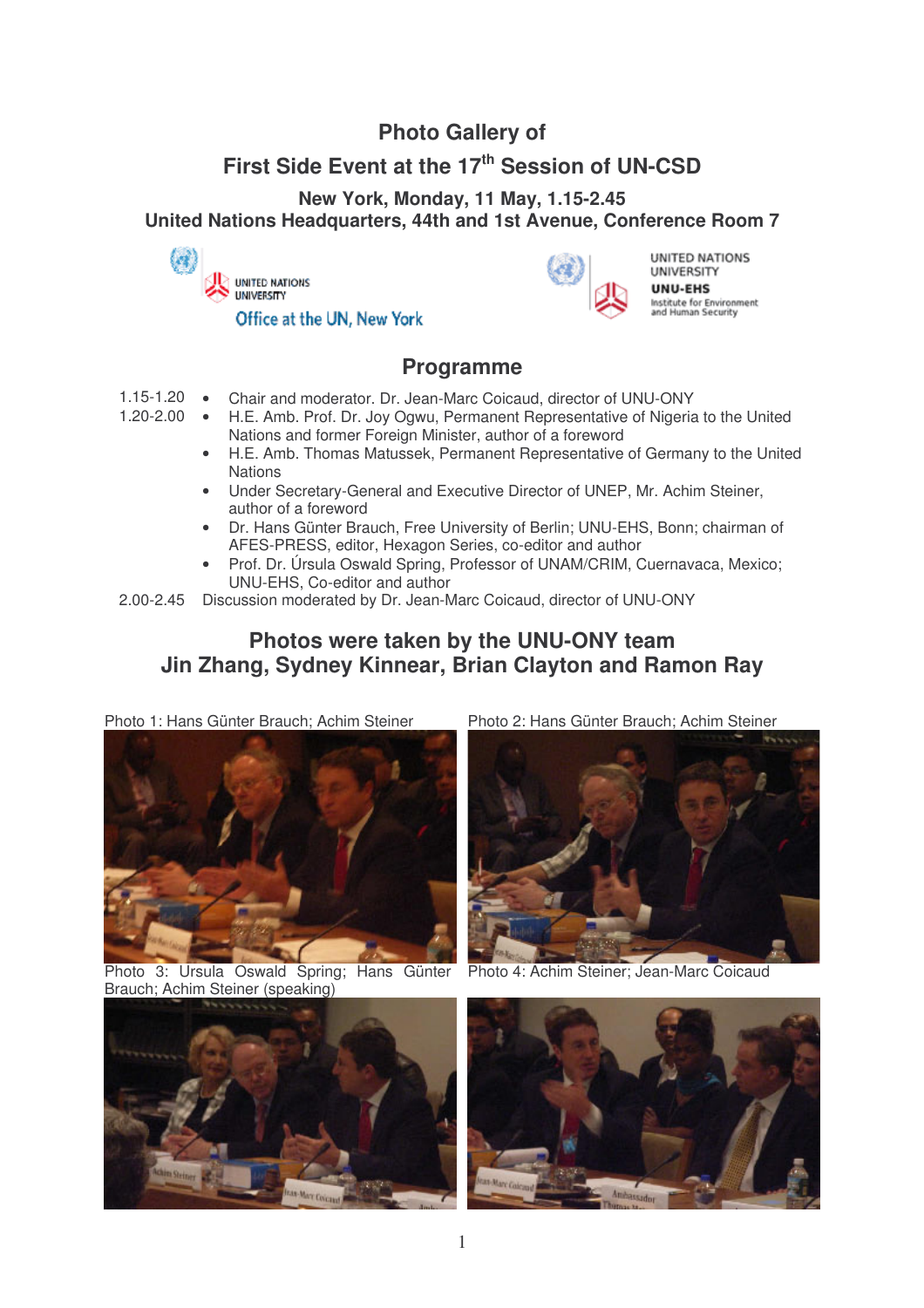Photo 5: Hans Günter Brauch; Achim Steiner Photo 6: Hans Günter Brauch; Achim Steiner



Photo 7: Hans Günter Brauch; Achim Steiner; Jean-Marc Coicaud, Thomas Matussek



Photo 9: Hans Günter Brauch; Achim Steiner; Jean-Marc Coicaud, Thomas Matussek







Photo 8: Hans Günter Brauch; Achim Steiner; Jean-Marc Coicaud, Thomas Matussek



Photo 10: Hans Günter Brauch; Achim Steiner; Jean-Marc Coicaud, Thomas Matussek



Photo 11: Brauch, Steiner, Coicaud, Matussek Photo 12: Ursula Oswald Spring; H.G. Brauch

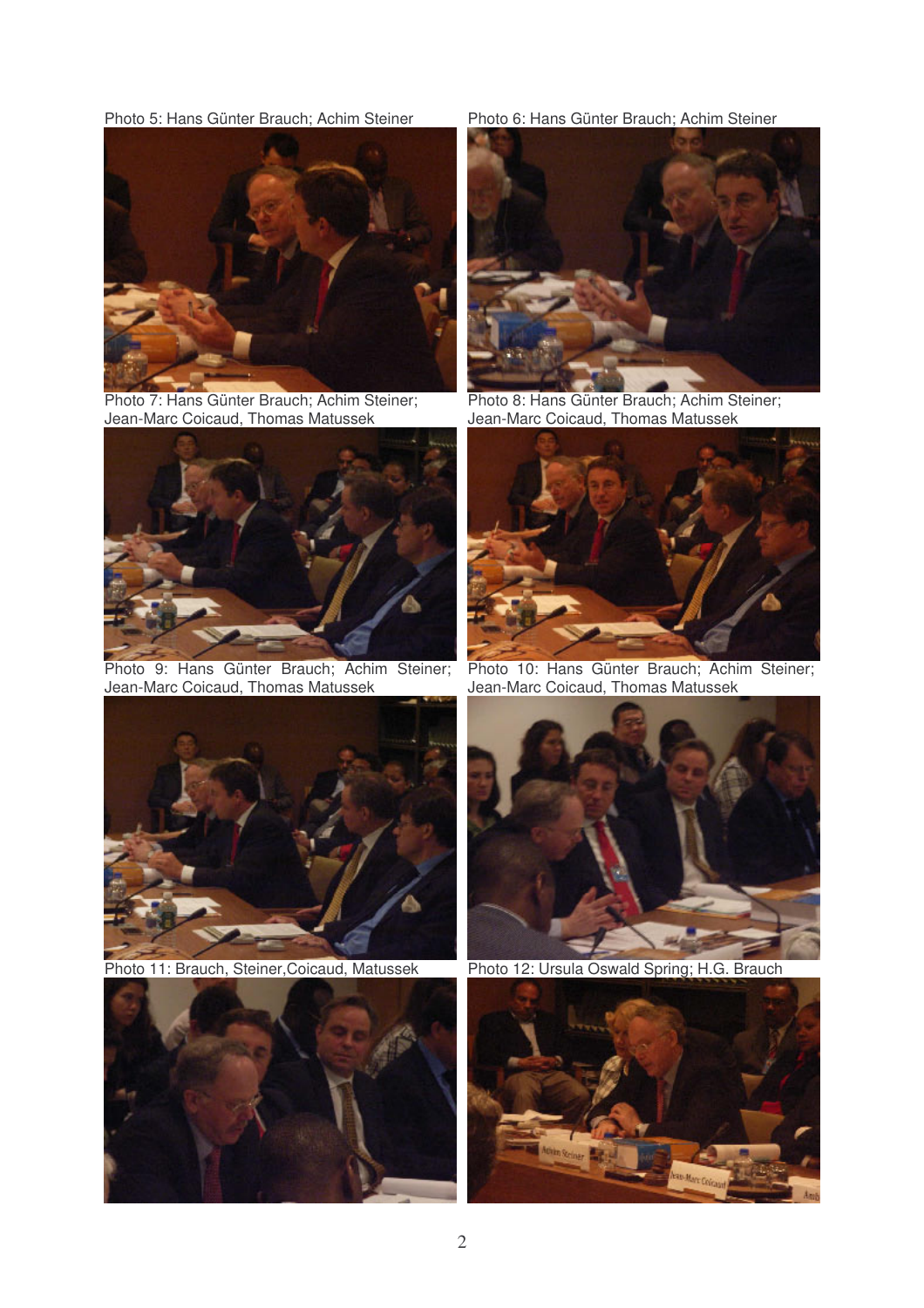Photo 13: Ursula Oswald Spring; Hans Günter Brauch; Achim Steiner, Jean-Marc Coicaud



Photo 15: Ursula Oswald Spring; H. G. Brauch; Photo 16: Ursula Oswald Spring





Photo 19: Ursula Oswald Spring; Hans Günter Brauch; Achim Steiner; Jean-Marc Coicaud



Photo 14: Ursula Oswald Spring; Hans Günter Brauch





Photo 17: Ursula Oswald Spring Photo 18: Oswald Spring; Brauch; Steiner; Coicaud



Photo 20: Jean-Marc Coicaud, Thomas Matussek; Joy Ogwu

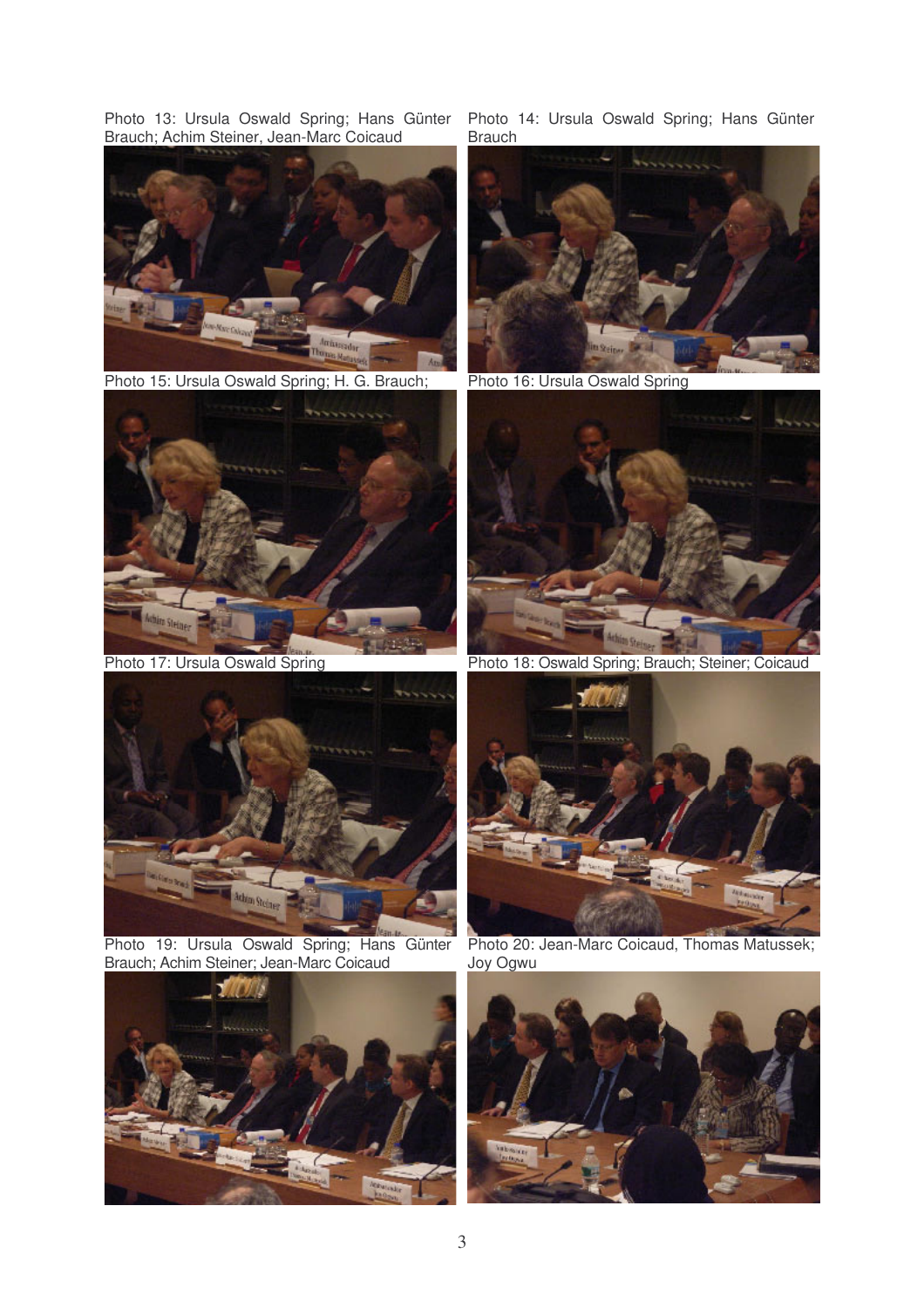Photo 21: Audience Photo 22: Audience



Photo 23: Audience Photo 24: Audience



Photo 25: Audience Photo 26: Audience